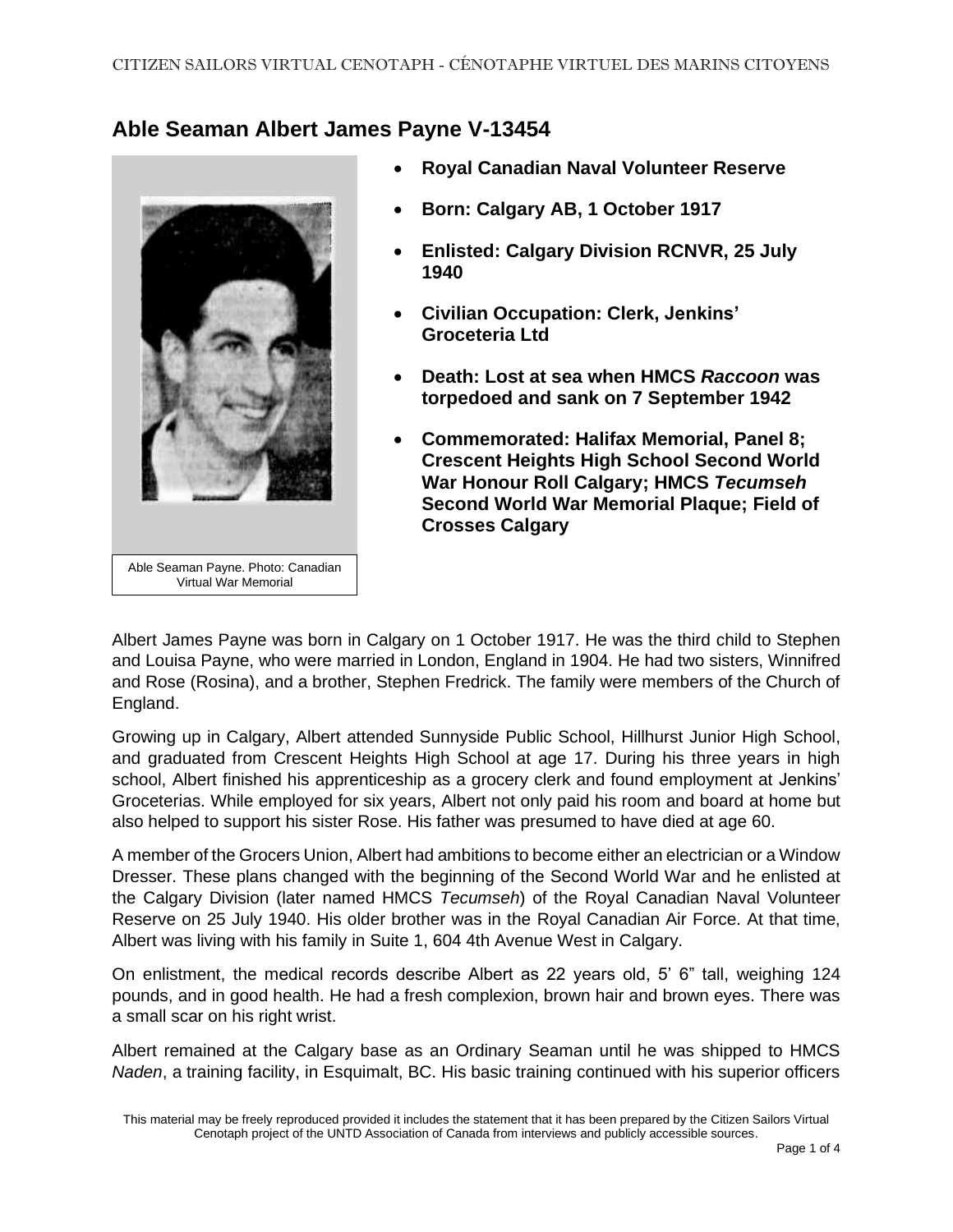noting his very good character. Training ended on 11 March 1941, when he was posted to the active patrol vessel HMCS *Sans Peur*. This ship was a converted private yacht, originally belonging to the Duke of Sutherland, which patrolled the waters of the West Coast of Canada.

Ordinary Seaman Payne returned to HMCS *Naden* on 4 April 1941, during which time he was married on 10 April 1941 to Eileen Ann Clifford. A week later he was transferred to HMCS *Stadacona*, the training base in Halifax, NS where he awaited his next assignment.

On 29 May 1941, Ordinary Seaman Payne was posted to HMCS *Racoon* where he would serve



for the next 467 days. The ship was also a converted yacht, the *Halonia*. It was built in 1931 for Charles A. Thorne of Chicago. *Racoon* was 148 feet long with a speed of 11 knots and was armed with a 12-pounder gun and depth charges. HMCS *Racoon* was assigned to various bases and commands to patrol and escort convoys in the river and Gulf of St. Lawrence. She began working out of HMCS *Protector*, the naval base located next to Sydney Harbour on Cape Breton Island on 1 June 1941. The base was used to provision, protect, and repair the various merchant shipping convoys to

Quebec, Halifax and beyond. Much of *Racoon's* time was served under the Naval Officer in Charge Gaspe.

Generally in good health, there was a note in Ordinary Seaman Payne's service file that he received treatment from a doctor on 3 August 1941 while the ship was sheltering at Amherst, Magdalen Islands, Quebec. It was later during this posting, on 3 September 1941, that Albert James Payne was promoted to Able Seaman. Albert and Eileen's daughter, Georgina Anne, was born on 15 December 1941.

After a brief time based out of HMCS *Venture*, from 30 January to 30 April 1942, *Racoon's* base of operations was shifted to HMCS *Fort Ramsay* in the town of Gaspe, Quebec. In 1941, an antisubmarine net was installed and gate vessels were assigned to the port. Patrols of the area were established and conducted by four armed yachts: HMCS *Reindeer*, HMCS *Raccoon*, HMCS *Lynx,* and HMCS *Vison*. The base was inaugurated on 1 May 1942 and its tasks included providing facilities for refitting the Fairmile-B motor launches, protecting sea lines of communications in adjacent coastal waters, detecting and destroying enemy submarine and surface craft in adjacent coastal waters, as well as providing a defended anchorage.

HMCS *Raccoon* began service at the base on 18 May 1942. Able Seaman Payne, who qualified in Submarine Detection, would have been an exceptionally busy sailor in this environment.

This material may be freely reproduced provided it includes the statement that it has been prepared by the Citizen Sailors Virtual Cenotaph project of the UNTD Association of Canada from interviews and publicly accessible sources.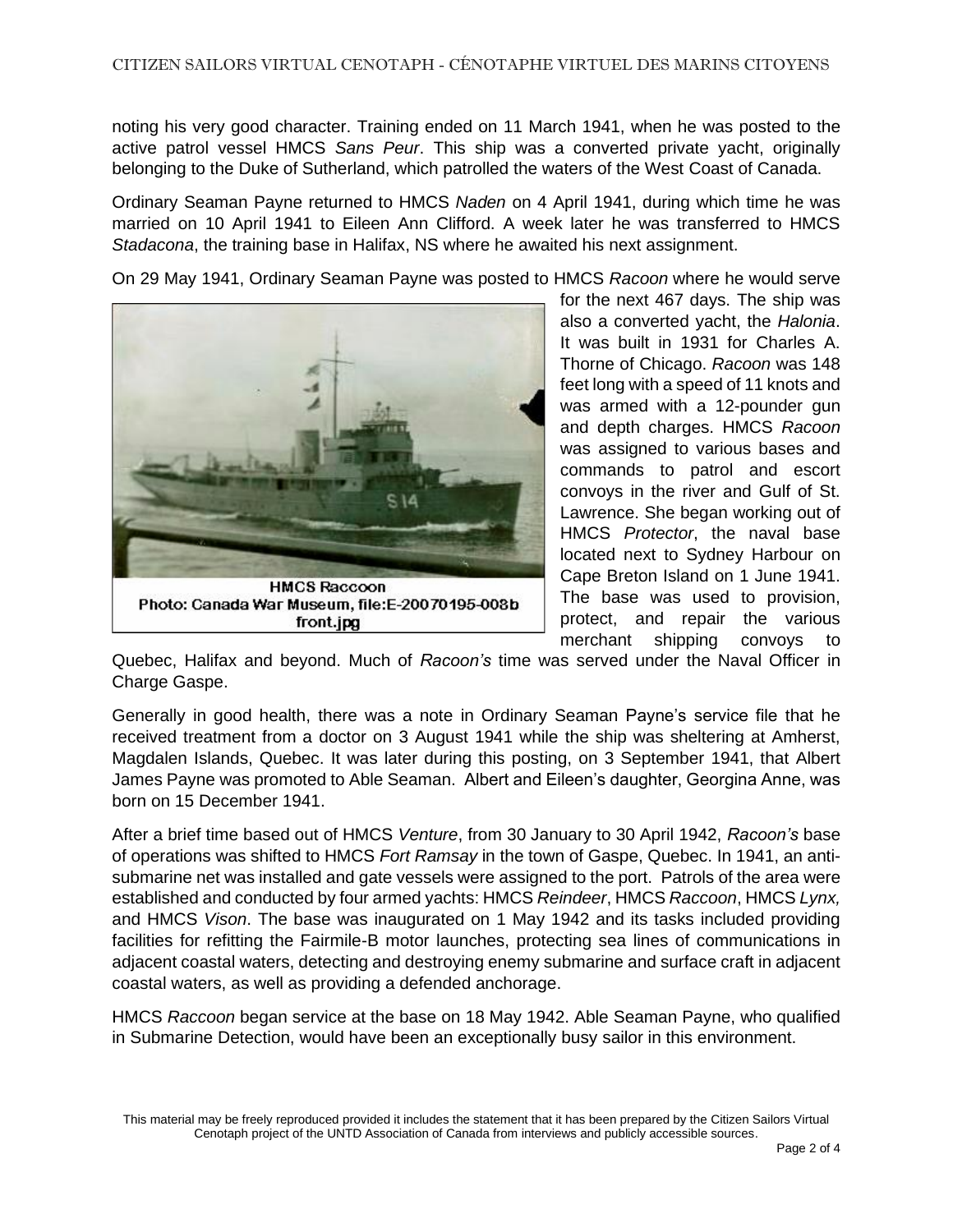One of the many convoys that HMCS *Racoon* was tasked to escort was coded QS-33 from Quebec City to Sydney, NS. With the Flower-class corvette HMCS *Arrowhead* in the lead, the eight merchant ships sailed in two columns and were protected by a Bangor-class minesweeper, HMCS *Truro*, two Fairmile motor launches, and by the armed yacht HMCS *Raccoon* at a half mile astern.

On the evening of 6 September 1942, the merchant ship *Aeas* was attacked and sunk by the German submarine, U-*165*, off Cap-Chat on the Gaspe peninsula. HMCS *Racoon* had reported that torpedoes had crossed her own bows. The captain of the lead escort, HMCS *Arrowhead*, observed *Raccoon* zigzagging through the fog in search of the submarine. This was the last time that *Racoon* was sighted. At 1:12 AM on 7 September 1942, two explosions were heard, which the other ships believed were depth charges from *Raccoon*. It was later established that the explosions were the sound of HMCS *Raccoon*'s boiler exploding after being hit by a torpedo from U-*165*. There were no survivors. Able Seaman Albert Payne was 25 years old.

For his service, Able Seaman Albert James Payne was awarded: the 1939-45 Star, the Atlantic Star, the Canadian Volunteer Service Medal and Clasp, and the War Medal. His mother, Mrs. Louisa Payne, was awarded the Memorial Cross.

Able Seaman Payne is remembered on Panel 8 of the Halifax Memorial at Point Pleasant Park; the Field of Crosses Calgary; Crescent Heights High School Second World War Honour Roll Calgary; HMCS *Tecumseh* Second World War Memorial Plaque; and the Second World War Book of Remembrance, Page 105 at the Centre Block Houses of Parliament, Ottawa.

## **Prepared By:**

Lieutenant-Commander (Ret'd) Steven Perron, CD (HMCS *Tecumseh* 1971- 85), Citizen Sailors Virtual Cenotaph Research Team



## **Sources:**

- Commonwealth War Graves Commission Database Albert James Payne
- Library and Archives Canada Service file for Able Seaman Albert Payne
- http://www.forposterityssake.ca/CTB-BIO/MEM000045.htm Retrieved 15 Apr 2022
- Obituary. September 15, 1942 (page 15 of 18). (1942, Sep 15). Calgary Herald (1939- 2010) Retrieved from [https://www.proquest.com/historical-newspapers/september-15-](https://www.proquest.com/historical-newspapers/september-15-1942-page-18/docview/2252807185/se-2?accountid=46584) [1942-page-18/docview/2252807185/se-2?accountid=46584](https://www.proquest.com/historical-newspapers/september-15-1942-page-18/docview/2252807185/se-2?accountid=46584) Retrieved 15 Apr 2022
- Second World War Book of Remembrance, Page 105 at the Centre Block Houses of Parliament, Ottawa Crescent Heights High School Second World War Honour Roll
- https://valourcanada.ca/wp-content/uploads/2021/07/Albert-Payne Inset-2.png Retrieved 15 Apr 2022
- Field of Crosses Calgary

This material may be freely reproduced provided it includes the statement that it has been prepared by the Citizen Sailors Virtual Cenotaph project of the UNTD Association of Canada from interviews and publicly accessible sources.